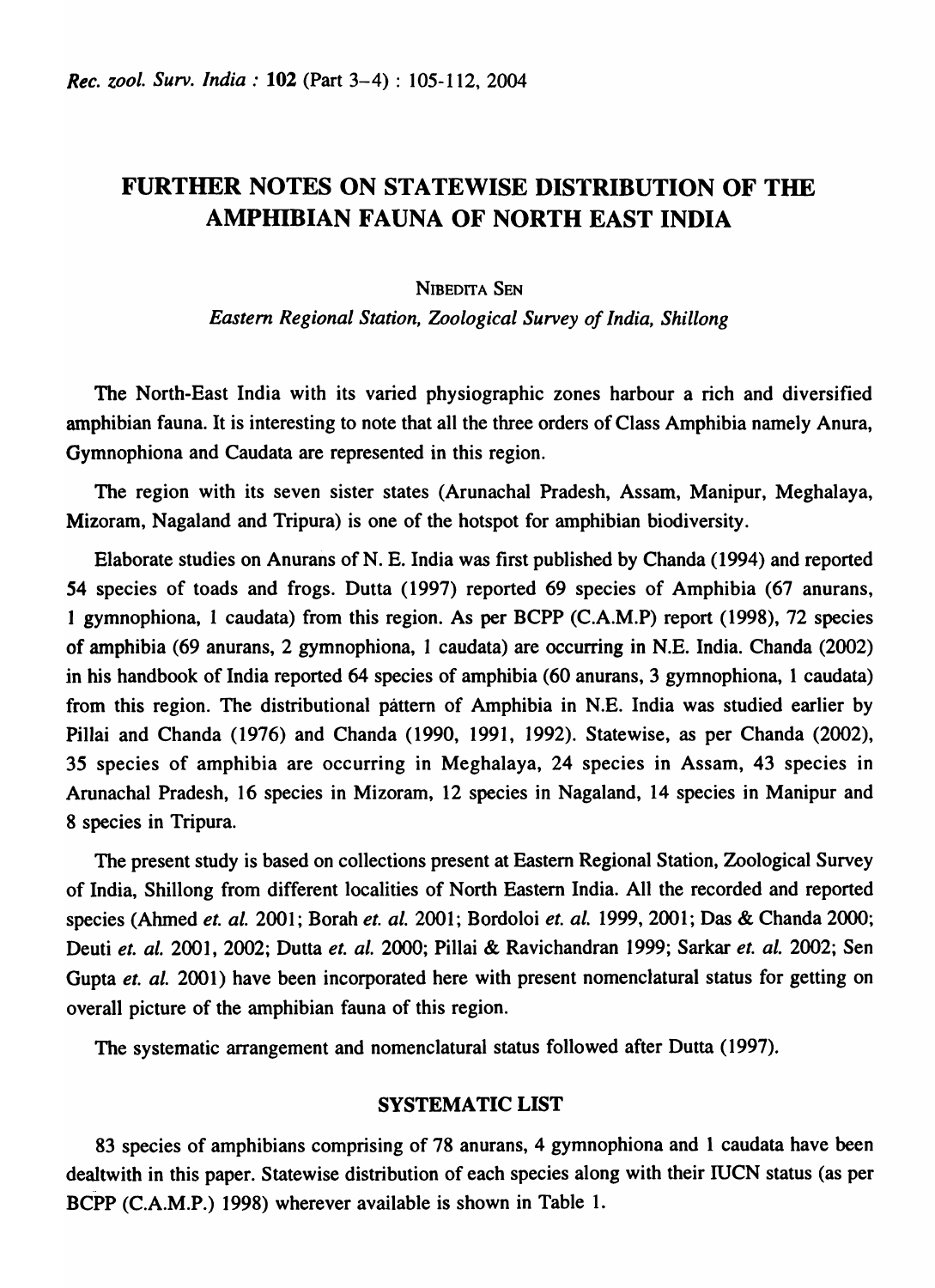| SI. No. | <b>Species</b>                                    | <b>ORD</b>  | <b>FAM</b>       | M                    |           |           | $A$ $AP$ $MN$ $N$ |           | MI                   | T                    | Status*   | <b>Endemic</b> |
|---------|---------------------------------------------------|-------------|------------------|----------------------|-----------|-----------|-------------------|-----------|----------------------|----------------------|-----------|----------------|
| 1.      | Pleurodeles varrucosus (Anderson, 1871)           | Caudata     | Salamandridae    | $\ddot{}$            |           | $\div$    |                   |           |                      |                      | EN        |                |
| 2.      | Ichthyophis garoensis Pillai & Ravichandran, 1999 | Gymnophiona | Ichthyophidae    | $\div$               |           |           |                   |           |                      |                      | ne        | <b>NE</b>      |
| 3.      | Ichthyophis glutinosus (Linnaeus, 1754)           | Gymnophiona | Ichthyophidae    |                      | $\ddot{}$ |           |                   |           | $\qquad \qquad$      |                      | ne        |                |
| 4.      | Ichthyophis husaini Pillai & Ravichandran, 1999   | Gymnophiona | Ichthyophidae    | $\ddot{}$            |           |           |                   |           |                      |                      | ne        | <b>NE</b>      |
| 5.      | Gegeniophis fulleri (Alcock, 1904)                | Gymnophiona | Caecillidae      |                      | $\ddot{}$ |           |                   |           |                      |                      | VU        | <b>NE</b>      |
| 6.      | Leptobrachium hasseltii Tschudii, 1838            | Anura       | Pelobatidae      | $\ddot{}$            | +         |           |                   |           | -                    |                      | EN        |                |
| 7.      | Megophrys kempii (Annandale, 1912)                | Anura       | Pelobatidae      |                      |           | $\ddot{}$ |                   |           | $\qquad \qquad$      |                      | <b>EN</b> |                |
| 8.      | Megophrys lateralis (Anderson, 1871)              | Anura       | Pelobatidae      | ÷                    | +         | $\ddot{}$ |                   |           |                      |                      | <b>DD</b> |                |
| 9.      | Megophrys monticola Kuhl & Van Hasselt, 1822      | Anura       | Pelobatidae      | $\ddot{}$            |           | $\ddot{}$ |                   | $\ddag$   |                      |                      | <b>EN</b> |                |
| 10.     | Megophrys parva (Boulenger, 1893)                 | Anura       | Pelobatidae      | $\ddot{\phantom{1}}$ | $\div$    |           |                   |           |                      |                      | LR-nt     |                |
| 11.     | Scutiger sikkimensis (Blyth, 1854)                | Anura       | Pelobatidae      | $\ddot{\phantom{1}}$ |           |           |                   | $\ddot{}$ | $\qquad \qquad$      |                      | LR-nt     |                |
| 12.     | Scutiger mokokchungensis Das & Chanda, 2000       | Anura       | Pelobatidae      |                      |           |           |                   | ┿         |                      |                      | ne        | <b>NE</b>      |
| 13.     | Bufo himalayanus Gunther, 1864                    | Anura       | <b>Bufonidae</b> | $\ddot{}$            | +         | $\ddot{}$ | $\ddag$           |           |                      |                      | LR-nt     |                |
| 14.     | Bufo melanostictus Schneider, 1799                | Anura       | <b>Bufonidae</b> | $\div$               | ┿         | $\ddot{}$ | $\ddot{}$         | $\ddot{}$ | $\ddot{}$            | $\ddot{}$            | VU        |                |
| 15.     | Bufo stomaticus Lutken, 1862                      | Anura       | <b>Bufonidae</b> | -                    | $\ddag$   |           |                   |           |                      |                      | LR-nt     |                |
| 16.     | Bufo stuarti Smith, 1929                          | Anura       | <b>Bufonidae</b> | -                    | $\ddot{}$ |           |                   |           | -                    |                      | LR-nt     |                |
| 17.     | Bufoides meghalayanus (Yazdani & Chanda, 1971)    | Anura       | <b>Bufonidae</b> | $\ddot{}$            | $\div$    |           |                   |           | $\ddot{\phantom{1}}$ |                      | <b>CR</b> | <b>NE</b>      |
| 18.     | Pedostibes kempi (Boulenger, 1919)                | Anura       | <b>Bufonidae</b> | $\ddot{}$            |           |           |                   |           |                      |                      | <b>CR</b> | <b>NE</b>      |
| 19.     | Hyla annectens (Jerdon, 1870)                     | Anura       | Hylidae          | $\ddot{}$            | $\div$    |           | —                 | $\ddag$   |                      | $\ddot{}$            | LR-nt     |                |
| 20.     | Kaloula taprobanica (Parker, 1934)                | Anura       | Microhylidae     | $\ddot{}$            | +         |           |                   |           | $\qquad \qquad$      | $\div$               | ne        |                |
| 21.     | Kalophrynus orangensis Dutta, Ahmed & Das, 2000   | Anura       | Microhylidae     |                      | $\div$    |           |                   |           |                      |                      | ne        | <b>NE</b>      |
| 22.     | Microhyla berdmorei (Blyth, 1856)                 | Anura       | Microhylidae     | $\ddot{}$            | $\div$    | $\ddot{}$ |                   |           | $\ddag$              | $\ddot{\phantom{1}}$ | LR-nt     |                |

Table 1. : Amphibia of N. E. India (Recorded & Reported).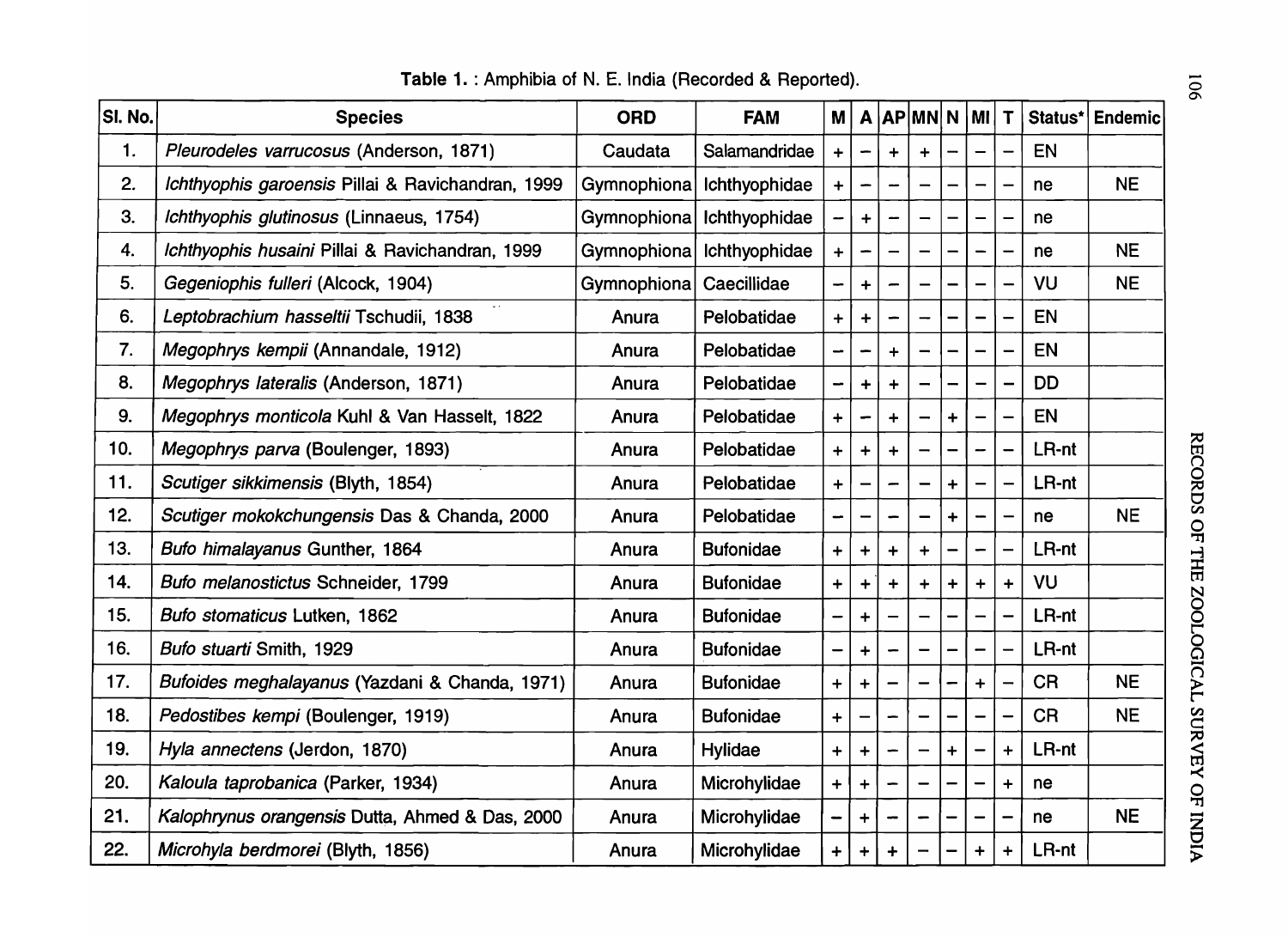| SI. No. | <b>Species</b>                                    | <b>ORD</b> | <b>FAM</b>          | <b>M</b>                     |             |                      | $A$ $AP$ $NN$ $N$ $N$ $N$ $T$ |             |           |                          | Status*   | Endemic   |
|---------|---------------------------------------------------|------------|---------------------|------------------------------|-------------|----------------------|-------------------------------|-------------|-----------|--------------------------|-----------|-----------|
| 23.     | Microhyla ornata (Dumeril & Bibron, 1841)         | Anura      | Microhylidae        | $+$                          | $\ddot{}$   | $\ddot{\phantom{1}}$ | $\ddot{}$                     | $\ddotmark$ | ┿         | $\ddot{}$                | LR-Ic     |           |
| 24.     | Microhyla rubra (Jerdon, 1853)                    | Anura      | Microhylidae        | $\qquad \qquad \blacksquare$ | ┿           |                      |                               |             |           |                          | LR-nt     |           |
| 25.     | Uperodon globulosum (Gunther, 1864)               | Anura      | Microhylidae        | $\overline{\phantom{m}}$     | $\ddot{}$   |                      |                               |             |           |                          | LR-nt     |           |
| 26.     | Chirixalus doriae Boulenger, 1893                 | Anura      | Rhacophoidae        |                              |             | $\ddot{}$            |                               |             |           |                          | <b>EN</b> |           |
| 27.     | Chirixalus simus Annandale, 1915                  | Anura      | Rhacophoidae        |                              | $\ddotmark$ |                      |                               |             |           |                          | <b>EN</b> | <b>NE</b> |
| 28.     | Chirixalus vittatus (Boulenger, 1887)             | Anura      | Rhacophoidae        |                              |             | $\ddot{+}$           |                               |             | $\ddot{}$ |                          | <b>EN</b> |           |
| 29.     | Nyctixalus moloch (Annandale, 1912)               | Anura      | Rhacophoidae        |                              | $+$         |                      |                               |             | -         |                          | <b>EN</b> |           |
| 30.     | Philautus andersonii (Ahl, 1927)                  | Anura      | Rhacophoidae        | $+$                          | $+$         | $\ddot{+}$           |                               | $\ddot{}$   | $\ddot{}$ |                          | EN        |           |
| 31.     | Philautus annandalii (Boulenger, 1906)            | Anura      | <b>Rhacophoidae</b> | $+$                          | $+$         |                      |                               |             |           |                          | LR-nt     |           |
| 32.     | Philautus argus (Annandale, 1912)                 | Anura      | Rhacophoidae        |                              |             |                      |                               |             |           |                          | ne        | <b>NE</b> |
| 33.     | Philautus cherrapunjiae Roonwal & Kripalani, 1961 | Anura      | Rhacophoidae        | $+$                          | $+$         |                      |                               |             |           |                          | EN        | <b>NE</b> |
| 34.     | Philautus garo (Boulenger, 1919)                  | Anura      | Rhacophoidae        | $+$                          | $\ddotmark$ |                      |                               |             |           |                          | <b>CR</b> | <b>NE</b> |
| 35.     | Philautus kempiae (Boulenger, 1919)               | Anura      | Rhacophoidae        | $+$                          | $\div$      |                      |                               |             |           |                          | <b>CR</b> | <b>NE</b> |
| 36.     | Philautus namdaphaensis Sarkar & Sanyal, 1985     | Anura      | Rhacophoidae        |                              |             |                      |                               |             |           |                          | VU        | <b>NE</b> |
| 37.     | Philautus shillongensis Pillai & Chanda, 1973     | Anura      | Rhacophoidae        | $+$                          |             |                      |                               |             |           |                          | <b>CR</b> | <b>NE</b> |
| 38.     | Philautus shyamrupus Chanda & Ghosh, 1989         | Anura      | Rhacophoidae        |                              |             |                      |                               |             |           |                          | VU        | <b>NE</b> |
| 39.     | Polypedates leucomystax (Gravenhorst, 1829)       | Anura      | Rhacophoidae        | $+$                          | $+$         | $\ddotmark$          | $+$                           | $\ddot{+}$  | $\div$    | $\ddot{+}$               | LR-Ic     |           |
| 40.     | Polypedates maculatus (Gray, 1834)                | Anura      | Rhacophoidae        | $\pm$                        |             |                      |                               |             |           |                          | EN        |           |
| 41.     | Rhacophorus appendiculatus Gunther, 1859)         | Anura      | Rhacophoidae        |                              |             | $\ddot{}$            |                               |             |           | -                        | <b>DD</b> |           |
| 42.     | Rhacophorus bipunctatus Ahl, 1927                 | Anura      | Rhacophoidae        | $+$                          | $+$         |                      |                               |             |           | $\ddot{}$                | LR-nt     |           |
| 43.     | Rhacophorus bisacculus Taylor, 1962               | Anura      | Rhacophoidae        |                              |             |                      |                               | $\div$      |           |                          | EN        |           |
| 44.     | Rhacophorus jerdonii (Gunther, 1875)              | Anura      | Rhacophoidae        |                              | $+$         | $\ddag$              |                               |             |           | $\overline{\phantom{0}}$ | VU        |           |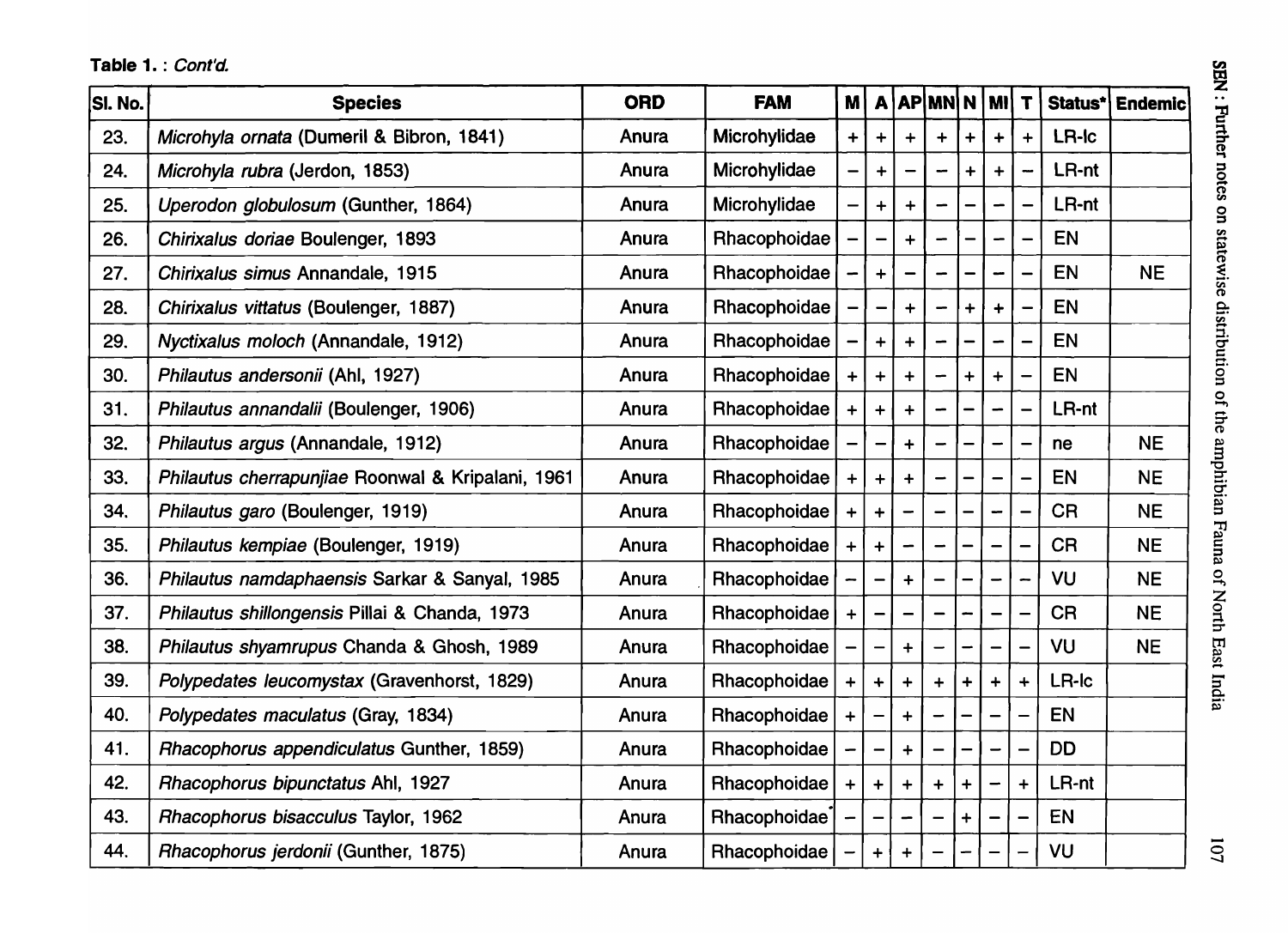Table 1. : Cont'd.  $\overline{\mathbb{Q}}$ 

| SI. No. | <b>Species</b>                                     | <b>ORD</b> | <b>FAM</b>   | M                                                                  |                          |                 | $A$ $AP$ $MN$ $N$ $M$ |           |                                                                     | T                                                                  |           | Status*   Endemic |
|---------|----------------------------------------------------|------------|--------------|--------------------------------------------------------------------|--------------------------|-----------------|-----------------------|-----------|---------------------------------------------------------------------|--------------------------------------------------------------------|-----------|-------------------|
| 45.     | Rhacophorus maximus Gunther, 1858                  | Anura      | Rhacophoidae | $\div$                                                             | $\ddot{}$                |                 |                       | $\div$    | $\ddot{}$                                                           | $\overline{\phantom{0}}$                                           | LR-nt     |                   |
| 46.     | Rhacophorus namdaphaensis Sarkar & Sanyal, 1985    | Anura      | Rhacophoidae |                                                                    |                          | $\div$          |                       |           |                                                                     |                                                                    | VU        | <b>NE</b>         |
| 47.     | Rhacophorus naso Annandale, 1912                   | Anura      | Rhacophoidae |                                                                    | $\overline{\phantom{0}}$ | $\ddot{}$       |                       |           | -                                                                   | —                                                                  | <b>DD</b> | <b>NE</b>         |
| 48.     | Rhacophorus nigropalmatus Boulenger, 1895          | Anura      | Rhacophoidae | $\ddot{}$                                                          |                          | $\ddot{}$       |                       |           |                                                                     |                                                                    | ne        |                   |
| 49.     | Rhacophorus reinwardtii (Kuhi & van Hasselt, 1822) | Anura      | Rhacophoidae | $\ddotmark$                                                        |                          | $\div$          |                       |           |                                                                     |                                                                    | LR-nt     |                   |
| 50.     | Rhacophorus tuberculatus (Anderson, 1871)          | Anura      | Rhacophoidae | $\ddot{}$                                                          | $\ddot{}$                | $\ddot{}$       |                       |           | -                                                                   |                                                                    | LR-nt     |                   |
| 51.     | Theloderma asper (Boulenger)                       | Anura      | Rhacophoidae |                                                                    | $\ddot{}$                | $\ddot{}$       |                       |           | $\overline{\phantom{0}}$                                            | $\overline{\phantom{0}}$                                           | <b>DD</b> |                   |
| 52.     | Amolops afghanus (Gunther, 1858)                   | Anura      | Ranidae      | $+$                                                                | $\ddag$                  | $\ddot{}$       | $\ddot{}$             | $\ddot{}$ | $\ddot{}$                                                           | $\ddotmark$                                                        | LR-nt     |                   |
| 53.     | Amolops formosus (Annandale, 1875)                 | Anura      | Ranidae      | $\ddot{}$                                                          |                          | $\div$          |                       | $\ddot{}$ |                                                                     |                                                                    | LR-nt     |                   |
| 54.     | Amolops gerbillus (Annandale, 1912)                | Anura      | Ranidae      | $\div$                                                             | $\ddot{}$                | $\div$          |                       |           | $\ddot{}$                                                           |                                                                    | LR-nt     |                   |
| 55.     | Chaparana sikimensis (Jerdon, 1870)                | Anura      | Ranidae      | $\ddot{}$                                                          |                          |                 |                       |           | $\overline{\phantom{0}}$                                            | $\overline{\phantom{0}}$                                           | LR-nt     |                   |
| 56.     | Euphlyctis cyanophlyctis (Schneider, 1799)         | Anura      | Ranidae      | $\ddagger$                                                         | +                        | $\ddot{}$       | $\ddagger$            | $\ddag$   | $\ddot{}$                                                           | $\ddot{\phantom{1}}$                                               | LR-nt     |                   |
| 57.     | Euphlyctis ghosi (Chanda, 1990)                    | Anura      | Ranidae      |                                                                    |                          |                 | $\ddot{}$             |           |                                                                     |                                                                    | EN        | <b>NE</b>         |
| 58.     | Euphlyctis hexadactylus (Lesson, 1834)             | Anura      | Ranidae      |                                                                    |                          |                 |                       |           | -                                                                   | $\ddot{}$                                                          | LR-nt     |                   |
| 59.     | Hoplobatrachus crassus (Jerdon, 1853)              | Anura      | Ranidae      |                                                                    | $\ddot{}$                | $\ddot{}$       |                       | $\ddag$   | -                                                                   | $\ddot{}$                                                          | ne        |                   |
| 60.     | Hoplobatrachus tigerinus (Daudin, 1802)            | Anura      | Ranidae      | $\ddot{}$                                                          | $\div$                   | $\ddot{}$       | $\ddot{}$             | $\ddot{}$ | $\begin{array}{c} \color{red} \textbf{+} \color{black} \end{array}$ | $\div$                                                             | VU        |                   |
| 61.     | Limnonectes khasiensis (Anderson, 1871)            | Anura      | Ranidae      | $\ddag$                                                            |                          |                 |                       |           |                                                                     |                                                                    | <b>DD</b> | <b>NE</b>         |
| 62.     | Limnonectes kuhlii (Tschudi, 1838)                 | Anura      | Ranidae      | $\begin{array}{c} \color{red} \textbf{+} \color{blue} \end{array}$ | ┿                        |                 |                       |           | $\overline{\phantom{0}}$                                            |                                                                    | ne        |                   |
| 63.     | Limnonectes laticeps (Boulenger, 1882)             | Anura      | Ranidae      | $\ddot{}$                                                          | $\ddot{}$                | $\div$          |                       |           | -                                                                   |                                                                    | ne        |                   |
| 64.     | Limnonectes limnocharis (Gravenhorst, 1829)        | Anura      | Ranidae      | $\ddot{}$                                                          | $\ddot{}$                | $\div$          | $\ddot{}$             | $\ddag$   | $\ddot{}$                                                           | $\begin{array}{c} \color{red} \textbf{+} \color{blue} \end{array}$ | <b>VU</b> |                   |
| 65.     | Limnonectes mawlyndipi (Chanda, 1990)              | Anura      | Ranidae      | $\ddot{}$                                                          |                          |                 |                       |           |                                                                     |                                                                    | <b>CR</b> |                   |
| 66.     | Limnonectes mawphlangensis (Pillai & Chanda, 1977) | Anura      | Ranidae      | $\ddot{}$                                                          |                          | $\qquad \qquad$ | $\ddot{}$             | —         | -                                                                   |                                                                    | <b>CR</b> |                   |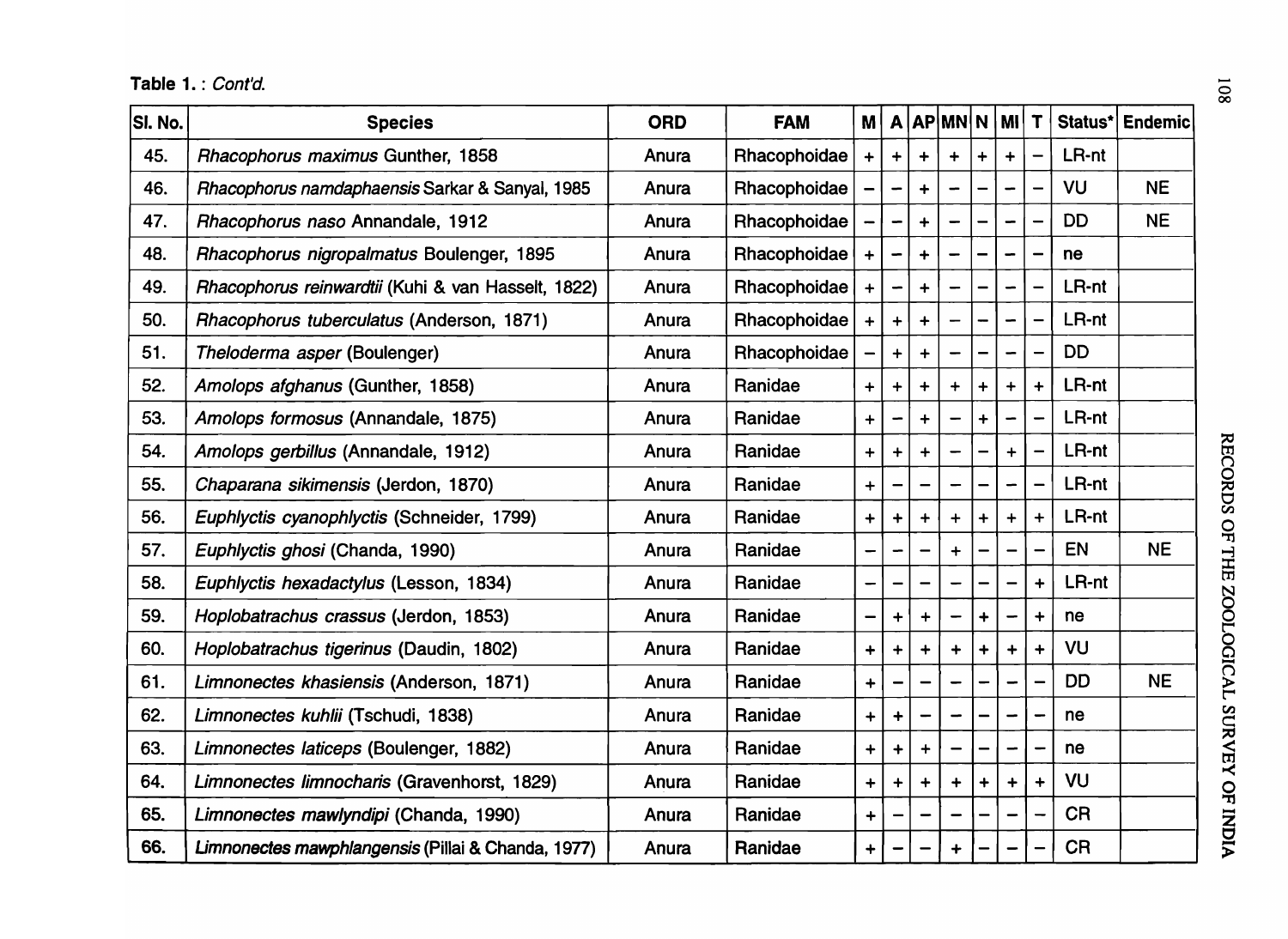| <b>SI. No.</b> | <b>Species</b>                           | <b>ORD</b> | <b>FAM</b> | <b>M</b>                     |             |             | A APMNN MI                   |                      |                              | $\mathbf T$                  |           | Status* Endemic |
|----------------|------------------------------------------|------------|------------|------------------------------|-------------|-------------|------------------------------|----------------------|------------------------------|------------------------------|-----------|-----------------|
| 67.            | Paa annandalii (Boulenger, 1920)         | Anura      | Ranidae    |                              |             | $\ddot{+}$  |                              |                      |                              |                              | ne        |                 |
| 68.            | Paa blanfordii (Boulenger, 1882)         | Anura      | Ranidae    | $\ddot{\phantom{1}}$         |             |             |                              |                      |                              | $\rightarrow$                | LR-nt     |                 |
| 69.            | Paa liebigii (Gunther, 1860)             | Anura      | Ranidae    | $\qquad \qquad$              |             | $\ddot{}$   |                              |                      |                              | $\rightarrow$                | LR-nt     |                 |
| 70.            | Phrynoglossus borealis (Annandale, 1912) | Anura      | Ranidae    | $\overline{\phantom{0}}$     |             | $\ddotmark$ |                              |                      | $\qquad \qquad \blacksquare$ | $\overline{\phantom{0}}$     | <b>EN</b> | <b>NE</b>       |
| 71.            | Rana alticola Boulenger, 1882            | Anura      | Ranidae    | $\ddot{\phantom{1}}$         | $\ddot{}$   |             |                              | $+$                  | $\ddot{}$                    | $\ddot{}$                    | LR-nt     |                 |
| 72.            | Rana assamensis Sclater, 1892            | Anura      | Ranidae    | $\ddot{+}$                   |             |             |                              |                      |                              | $\overline{\phantom{0}}$     | LR-nt     |                 |
| 73.            | Rana danieli Pillai & Chanda, 1977       | Anura      | Ranidae    | $\ddot{}$                    | $\ddag$     | $\ddot{}$   | $\div$                       |                      | $\ddot{}$                    | $\qquad \qquad \blacksquare$ | LR-nt     |                 |
| 74.            | Rana erythraea (Schlegel, 1837)          | Anura      | Ranidae    | $\ddot{}$                    | $\ddag$     | $\div$      |                              | $\ddot{}$            | $\ddot{}$                    | $\overline{\phantom{0}}$     | LR-nt     |                 |
| 75.            | Rana garoensis Boulenger, 1920           | Anura      | Ranidae    | $+$                          | $\ddot{}$   | $\ddot{}$   | $\ddot{}$                    |                      | -                            | $\qquad \qquad$              | <b>EN</b> | <b>NE</b>       |
| 76.            | Rana keralensis Dubois, 1980             | Anura      | Ranidae    | $\qquad \qquad \blacksquare$ | —           |             |                              |                      | $\qquad \qquad \blacksquare$ | $\ddot{\phantom{1}}$         | ne        |                 |
| 77.            | Rana khare (Kiyasetuo & Khare, 1986)     | Anura      | Ranidae    | $\qquad \qquad$              | -           |             | $\ddotmark$                  | $\ddot{\phantom{1}}$ | $\ddot{}$                    | $\rightarrow$                | <b>EN</b> | <b>NE</b>       |
| 78.            | Rana leptoglossa (Cope, 1868)            | Anura      | Ranidae    | $+$                          | $\ddot{}$   |             |                              |                      |                              |                              | EN        |                 |
| 79.            | Rana livida (Blyth, 1855)                | Anura      | Ranidae    | $+$                          | $\ddot{}$   |             | $\ddot{}$                    |                      | $\rightarrow$                |                              | LR-nt     |                 |
| 80.            | Rana malabarica Tschudi, 1838            | Anura      | Ranidae    | $\qquad \qquad \blacksquare$ | $\ddag$     |             |                              |                      | $\ddot{}$                    |                              | ne        |                 |
| 81.            | Rana nicobarensis (Stoliczkae, 1870)     | Anura      | Ranidae    | —                            | $\ddotmark$ |             |                              |                      | $\overline{\phantom{m}}$     | $\ddot{\phantom{1}}$         | LR-nt     |                 |
| 82.            | Rana nigrovittata (Blyth, 1855)          | Anura      | Ranidae    | $\qquad \qquad \blacksquare$ | $\ddag$     |             | $\hspace{0.05cm}$            |                      |                              |                              | <b>EN</b> |                 |
| 83.            | Rana taipehensis Van Denburgh, 1909      | Anura      | Ranidae    | $\ddot{}$                    | $\ddot{}$   | $\ddot{}$   | $\qquad \qquad \blacksquare$ |                      |                              |                              | ne        |                 |

M-Meghalaya, A-Assam, AP-Arunachal Pradesh, MN-Manipur, N-Nagaland, MI-Mizoram, T-Tripura.

\* As per BCPP (C.A.M.P.) 1998, CR-Critical, EN-Endangered, VU-Vulnerable, LR-nt-Low risk near threatened,

LR-Ic-Low risk least concerned, DO-Data deficient, ne-not evaluated, NE-North Eastern Region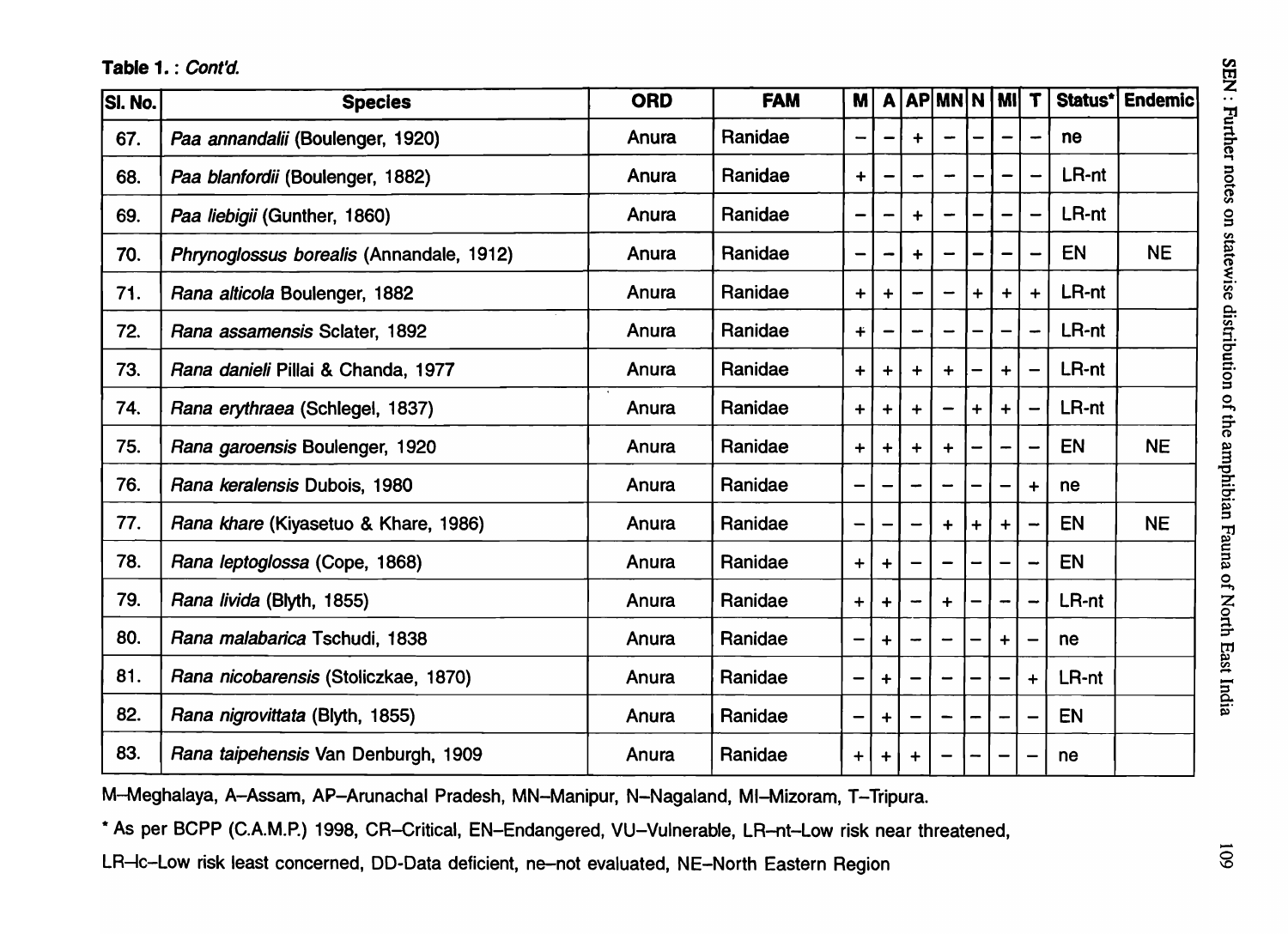78 species of anurans belonging to 25 genera, 6 families, 1 order; 4 species of gymnophiona belonging to 2 genera, 2 families, 1 order and 1 species of caudata belonging to 1 genus, 1 family and 1 order have so far been recorded and reported from N. E. India.

Statewise, Meghalaya is represented by 49 species belonging to 8 families and 3 orders., followed by Assam (48 spp. under 8 familes and 2 orders), Arunachal Pradesh (46 spp. under 6 families and 2 orders), Nagaland (22 spp. under 6 families and 1 order), Mizoram (19 spp. under 4 families and 1 order), Manipur (17 spp. under 5 families and 2 orders) and Tripura (16 spp. under 5 families and 1 order).

#### DISCUSSION

The present paper dealtwith 83 species of amphibia recorded and reported from N. E. India. Major percentage belongs to family Ranidae (38.55%) followed by Rhacophoridae (31.33%), Pelobatidae (8.43%), Bufonidae, Microhylidae (7.24% each), Ichthyophiidae (3.61%), Hylidae, Caecillidae and Salamandridae (1.20% each).

As per record, 22 species are endemic to North East India. Out of which 6 spp. *(Philautus argus, P. namdaphaensis, P. shyamrupus, Rhacophorus namdaphaensis; R. naso, Phrynoglossus borealis*) are endemic to Arunachal Pradesh; 3 spp. *(Gegeniophis fulleri, Kalophrynus ornagensis, Chirixalus simus)* to Assam; 5 spp. *(Ichthyophis garoensis,* I. *husaini, Pedostibes kempi, Philautus shillongensis, Limnonectes khasiensis)* to Meghalaya; 1 sp. *(Euphlyctis ghosi)* to Manipur, 1 sp. *(Scutiger mokokchungensis)* to Nagaland and the rest 6 spp. *(Bufoides meghalayanus, Philautus cherrapunjie, P. garo, P. kempiae, Rana garoensis, R. khare)* are endemic to Northern Eastern Region as a whole.

Of 83 species, status of 68 species have so far been evaluated (BCPP, C.A.M.P. 1998) which include 33 threatened species (7 CR, 18 EN and 8 VU) from this region.

As per evaluation, 18 threatened (7 CR, 8 EN, 3 VU) species are occurring in Meghalaya followed by 18 (11 EN, 7 VU) in Arunachal Pradesh; 16 (3 CR, 8 EN, 5 VU) in Assam; 8 (1 CR, 4 EN, 3 VU) in Manipur; 8 (5 EN, 3 VU) in Nagaland; 7 (1 CR, 3 EN, 3 VU) in Mizoram and 3 VU species in Tripura.

#### ACKNOWLEDGEMENTS

The author is thankful to Dr. J. R. B. Alfred, Director, Zoological Survey of India, Kolkata for permission and Shri S. J. S. Hattar, Officer-in-Charge, Eastern Regional Station, Zoological Survey of India, Shillong for providing necessary facilities to undertake the project. Thanks are due to Mrs. S. Mawlong, Stenographer of this Station for typing the manuscript.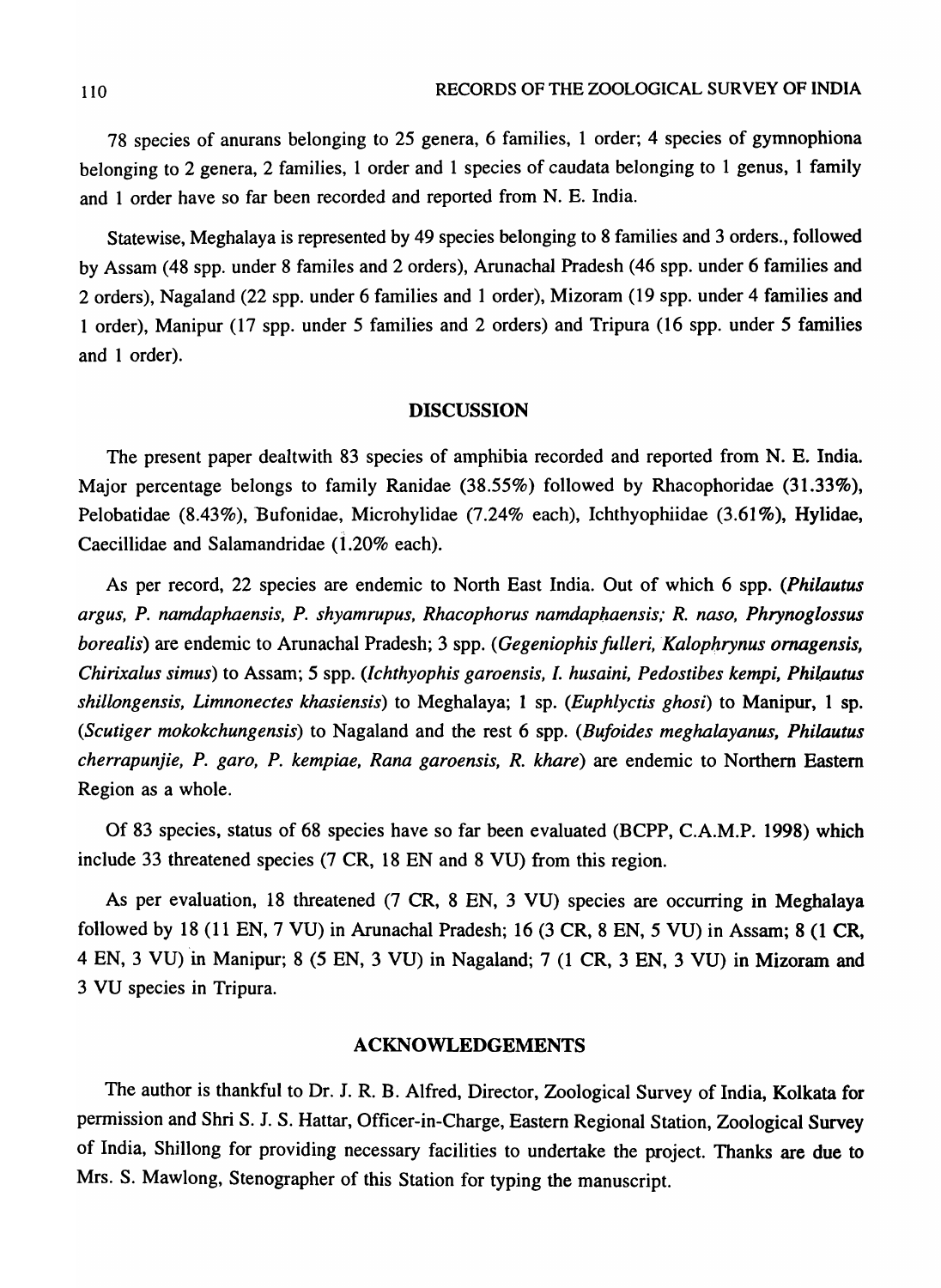### **REFERENCES**

- Ahmed, R. and A. Dutta, 2001. Ecology and Status of the Anurans fauna of 11 districts of Brahmaputra valley of Assam, *Cobra,* 45 : 13-21.
- B.C.P.P. (C.A.M.P.) 1998 Amphibians of India, Report Summary. *Zoos' Print,* vol. XIII(12) : 1-29.
- Borah, Mohini Mohan & S. Bordoloi, 2001. Nine new records of amphibia (Anura) from Arunachal Pradesh, India, J. *Bombay nat. Hist. Soc.* 98(1) : 123-126.
- Bordoloi, S. & M. M. Borah, 1999. First record of *Hoplobatrachus crassus* (Jerdon, 1853), from North Eastern Region in Assam and Arunachal Pradesh *J. Bombay nat. Hist. Soc.* 96(1) : 158.
- Bordoloi, S., M. M. Borah, P. Chakravarty & B. Sinha, 2001, First record of the ranid frog Paa *annandalii* (Boulenger, 1920) from North Eastern Region (Arunachal Pradesh) of India with a note on its larval stages. *Curr. Sci.* **80(9)**: 1219-1222.
- Chanda, S. K. 1990. Amphibia species and their altitudinal distribution in northeast India. *J. Bombay nat. Hist. Soc.,* 87(1) : 157-158.
- Chanda, S. K. 1991.Amphibians of Northeast India: present status and distribution *Herpeton,* 4 : 1-7.
- Chanda, S. K. 1992. Further note of the distributon pattern of amphibia in North East India. J. *Bengal nat. Hist. Soc.* N. S. 11(1) : 25-33.
- Chanda, S. K. 1994. Anura (Amphibia) of north eastern India. *Mem. Zoo* I. *Surv. India* 18 : 1-143.
- Chanda, S. K. 2002. Handbook, Indian Amphibians. pp. 335, publ. by Zoological Survey of India, Kolkata.
- Das, I and S. K. Chanda, 2000. A new species of *Scutiger* (Anura: Megophryidae) from Nagaland, North-Eastern India. *Herpetological Journal,* England, 10 : 69-72.
- Deuti, K, S. Biswas, M. F. Ahmed and S. K. Dutta, 2000. Rediscovery of *Chirixalus simus* Annandale, 1915 (Anura : Rhacophoridae) from Assam and West Bengal, Eastern India. *Hamadryad* 25(2) : 215-217.
- Deuti, K. and S. K. Dutta, 2002. First record of Boulenger's tree frog *Chirixalus vittatus* (Anura: Rhacophoridae) from Mizoram, north east India. *J. Bombay nat. Hist. Soc.* 99(1): 126.
- Dutta, S. K. 1997. Amphibians of India and Sri Lanka (Checklist and Bibliography) pp. 342 + l-XXll.
- Dutta, S. K., A. Ahmed and I. Das, 2000. *Kalophrynus* (Anura: Microhylidae) a new genus for India with the description of a new species, *Kalophrynus orangensis* from Assam State. *Hamadryad* 25(2) : 67-74.